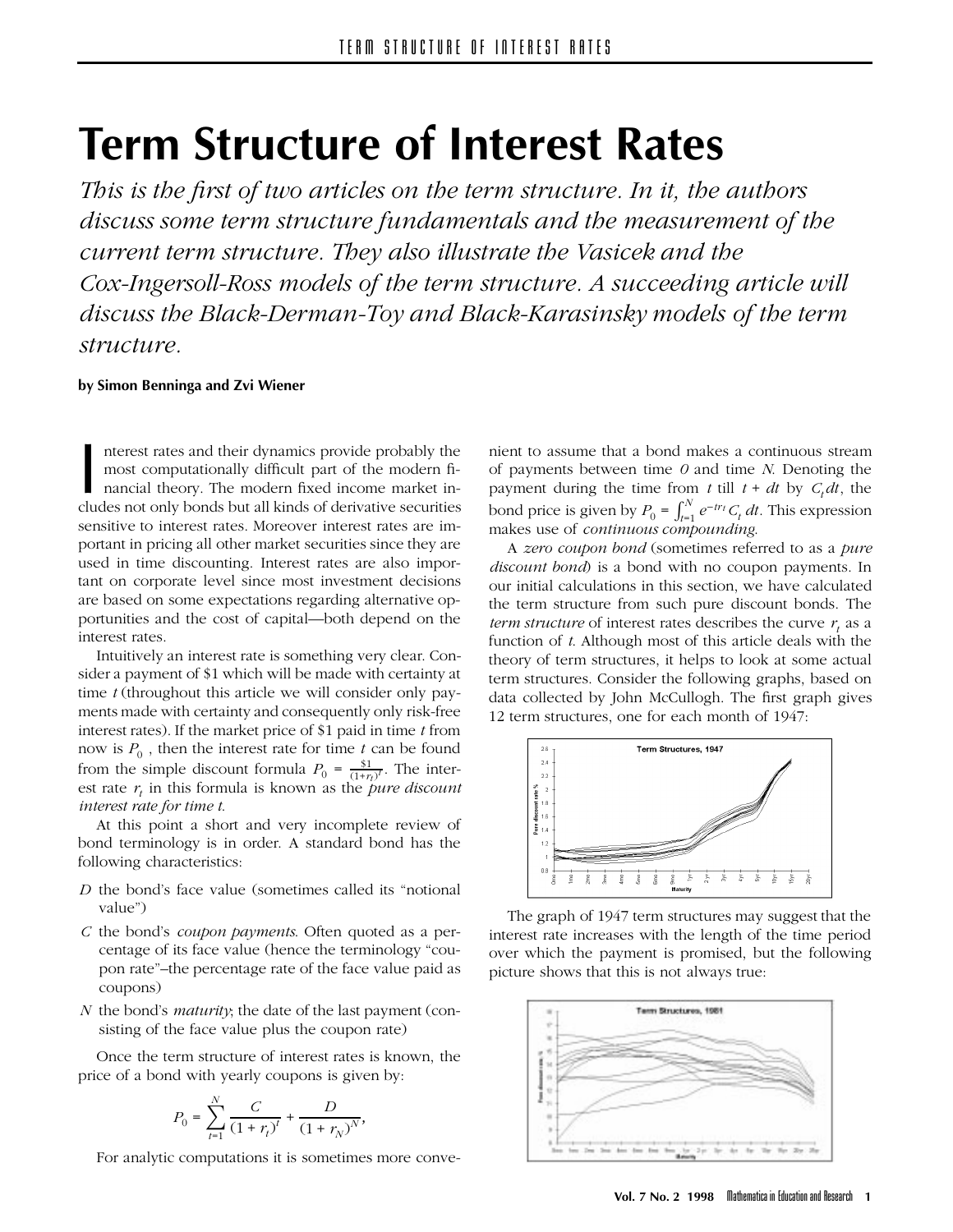## **FORWARD INTEREST RATES**

The forward interest rate is a rate which an investor can promise herself today, given the term structure. Here is a simple example: Suppose that the interest for a maturity of 3 years is given by  $r_3 = 10\%$  and the interest rate for a maturity of 5 years is given by  $r<sub>5</sub> = 11%$ . Furthermore suppose that lending and borrowing rates are equal. Now consider the following package of lending and borrowing made by an investor:

- Lend  $$1000$  for 3 years at 10%.
- Borrow \$1000 for 5 years at 11%.

The cash flow pattern of this lending/borrowing looks like:

*time 0:* Borrow \$1000 and lend \$1000 - net zero cash flow. *time 3:* Get repayment of \$1000 lent at time 0 for 10% inflow of  $$1000 * (1.10)<sup>3</sup> = $1331$ .

*time 5:* Repay \$1000 borrowed at time 0 for 11% - outflow of \$1000 \* (1*.*11)5 = \$1658*.*06.

The upshot is that the package looks exactly like *a 2 year loan at time 3 arranged at time 0*. The annual interest rate - the *two-year forward interest rate at time 3* on this "loan" is: 12.517%

*In[1]:=* **Sqrt[1.11ˆ5/1.1ˆ3] − 1** *Out[1]=* 0.125171

Thus, given a discrete term structure of interest rates,  $r_1, r_2, \ldots$  the *n*-period forward rate at time *t* is defined by:

$$
\left(\frac{(1+r_{t+n})^{(t+n)}}{(1+r_t)^t}\right)^{1/n}=r_{t,n}^f
$$

We most often use a continuous version of this formula:

$$
(\text{Exp}[(t+n)r_{t+n}]/\text{Exp}[t\;r_t])^{1/n} = \text{Exp}[r_{t,n}^f]
$$

Or using the linear approximation,

$$
r_{t,n}^f = \frac{1}{n} [t(r_{t+n} - r_t) + n r_{t+n}] = \frac{t(r_{t+n} - r_t)}{n} - r_{t+n}.
$$

Or alternatively

$$
r_{t,n}^f=-\frac{\partial\,\log\!\mathrm{P}(t,\,t+n)}{\partial\,n},
$$

where  $P(t, t + n)$  is the time *t* price of \$1 paid at time *t* + *n*.

# **1. ESTIMATING THE TERM STRUCTURE FROM BOND MARKET DATA**

In principle, estimating the term stucture of interest rates from bond market data ought to be a matter of a fairly simple set of calculations. The simple idea is to take a set of bonds {*Bj* }, decompose each of them into series of payments, discount each series according to some unknown term structure and then to equate the resulting expression to the observed prices. In practice there are many complications caused by a variety of market complica-

tions: non-simultaneity of bond prices, bid-ask spreads, liquidity premiums, bond covenants and embedded bond options, etc.

In this section we give only a simple illustration of the problematics of estimating the term structure. Let us assume that the true term structure is given by interest rates are  $r_1 = 5.5\%, r_2 = 5.55\%, r_3 = 5.6\%, r_4 = 5.65\%, r_5 = 5.7\%,$ for 1,2,3,4 and 5 years respectively. Suppose we observe prices of the following bonds: (1 years, 3%), (2 years, 5%), (3 years, 3%), (4 years, 7%), (5 years, 0%). The first number is time to maturity and the second number is the coupon rate; we assume that each bond's coupon is paid once a year. The face value of each bond is \$1000, and we assume yearly payments for simplicity. Thus, for example, the bond

(4 years, 7%) pays 3 payments of \$70 (one year from today, two years from today, and three years from today); in four years the bond will pay \$1070.

The term structure allows us to price the bonds:

$$
In[2]:= \text{ternStructure} = \{0.05, 0.058, 0.059, 0.0595, 0.06\};
$$

The bonds can be described as:

$$
In[3]:= bond1 = \{1., 0.03\};
$$
  
bond2 = \{2., 0.05\};  
bond3 = \{3., 0.03\};  
bond4 = \{4., 0.07\};  
bond5 = \{5., 0.\};

The pricing function is:

```
In[4]:= Clear[bondPrice]
        bondPrice[bond ] := Sum[1000 ∗ bond[[2]]∗
             Eˆ( − termStructure[[i]] ∗ i),
            {i, bond[[1]]}]
             + 1000∗
             Eˆ( − termStructure[[ bond[[1]] ]]∗
                   bond[[1]]);
```
The prices of these bonds are:

## *In[5]:=* **bprices = Map[bondPrice, {bond1, bond2, bond3, bond4, bond5}]**

*Out[5]=* {979.766, 982.56, 918.164, 1030.94, 740.818}

We form a formal expression for pricing bonds using the unknown interest rates

```
In[6]:= Clear[BPriceExpr]
        IRunknown = {r1, r2, r3, r4, r5};
        BPriceExpr[bond ] :=
         Sum[1000 ∗ bond[[2]]∗
             Eˆ( − IRunknown[[i]] ∗ (i)),
            {i, bond[[1]]}]
             + 1000 ∗ Eˆ( − IRunknown[[bond[[1]]]]∗
                   bond[[1]]);
```
Solving the appropriate pricing equations gives us back the precise term structure of interest rates: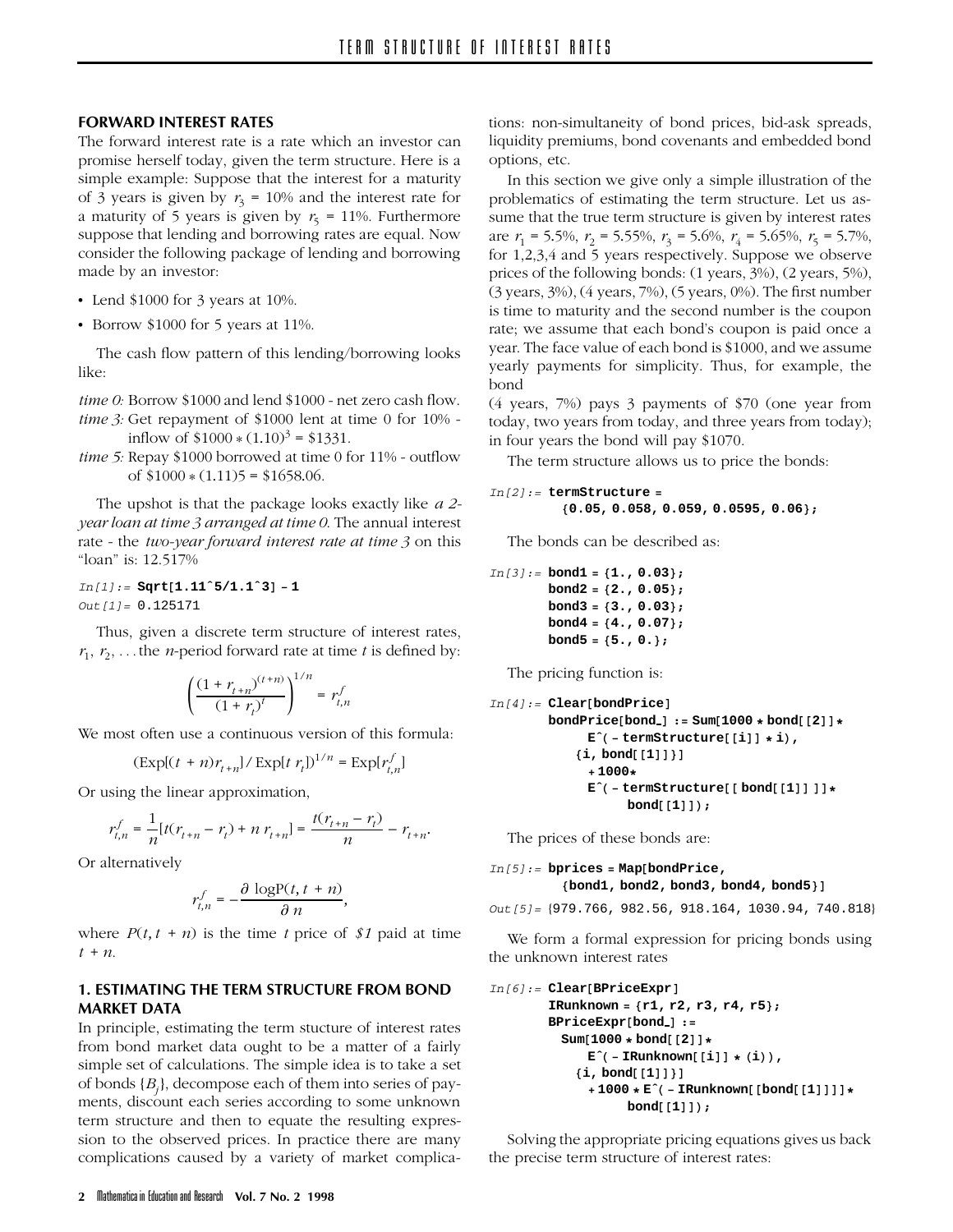```
In[7]:= impliedIR = FindRoot[
             {bprices[[1]] == BPriceExpr[bond1],
              bprices[[2]] == BPriceExpr[bond2],
              bprices[[3]] == BPriceExpr[bond3],
              bprices[[4]] == BPriceExpr[bond4],
              bprices[[5]] == BPriceExpr[bond5]},
             {r1, 0.045}, {r2, 0.045}, {r3, 0.045},
             {r4, 0.045}, {r5, 0.045}]
Out[7] = \{r1 \rightarrow 0.05, r2 \rightarrow 0.058, r3 \rightarrow 0.059,r4 \rightarrow 0.0595, r5 \rightarrow 0.06}
```
Here we use a flat 4.5% term structure as an initial guess. Note that Solve or even NSolve are very inefficient in this case, and that we have used the FindRoot operator. In this case our computation of the implied term structure gives us back the true underlying term structure.

### **So What's the Problem?**

The above example may lead the unsuspecting reader to imagine that the term structure of interest rates is simple to calculate. We now show–by introducing small changes in the example–how difficult the computational problem can become. First imagine that our set of bonds is different–we still have 5 bonds, but they do not cover every maturity:

```
In[8]:= bond1 = {2., 0.03};
       bond2 = {2., 0.05};
       bond3 = {5., 0.03};
        bond4 = {4., 0.07};
        bond5 = {4., 0.};
        Print["Bond prices = ",
         bprices = Map[bondPrice,
            {bond1, bond2, bond3, bond4, bond5}] ]
Out[8]= Bond Prices =
         {945.726,982.56,867.073,1030.94,788.203}
```
Now suppose that we do not know the exact bond prices, but know only the prices rounded to the nearest dollar (this could easily happen because of "noise" in the prices, or bid-ask spreads, for example):

#### *In[9]:=* **roundBPrices = Round[bprices]**

*Out[9]=* {946, 983, 867, 1031, 788}

Using our previous function to determine the term structure:

```
In[10]:= impliedIR = FindRoot[
            {roundBPrices[[1]] == BPriceExpr[bond1],
             roundBPrices[[2]] == BPriceExpr[bond2],
             roundBPrices[[3]] == BPriceExpr[bond3],
             roundBPrices[[4]] == BPriceExpr[bond4],
             roundBPrices[[5]] == BPriceExpr[bond5]},
           {r1, 0.045}, {r2, 0.045}, {r3, 0.045},
           {r4, 0.045}, {r5, 0.045}]
Out[10] = \{r1 \rightarrow 0.041343, r2 \rightarrow 0.0579861,r3 \to 0.0607358, r4 \to 0.0595643,
           \mathtt{r5} \rightarrow \mathtt{0.0600487}
```
Plotting the actual term structure (solid line) against this "computed" term structure (the dots) gives:

```
In[11]:= plot1 =
          ListPlot[Table[impliedIR[[i, 2]], {i, 5}],
           PlotStyle → PointSize[0.03],
           DisplayFunction → Identity];
        plot2 = ListPlot[termStructure,
           PlotJoined → True,
           DisplayFunction → Identity];
        Show[plot1, plot2,
           DisplayFunction → $DisplayFunction];
                  2 3 4 5
      0.045
      0.055
       0.06
```
Clearly this procedure mis-estimates the term structure! Instead of solving the set of equations described above, a better idea is to find a smooth curve which gives an approximate solution to the pricing equations. An elegant solution of this problem which uses *Mathematica* can be found in [Fisher and Zervos 1996]. The general idea is to form a functional which measures how smooth the term structure is and how well it approximates the given set of bonds. Then one can form a continuous term structure from a set of discrete observations as we show below with a linear interpolation.

### **3. ARBITRAGE IN A FLAT TERM STRUCTURE**

Why do we need a complicated model of interest rates? Can't we use a flat term structure as a reasonable approximation? There are at least two important reasons why this assumption is problematic. First, as we showed above, the data suggest that the term structure is not flat. The second reason why a flat term structure is impossible is that a flat term structure is not arbitrage free. In this section we use *Mathematica* to illustrate why this is so.

Assume that interest rates at time  $t$  are  $r<sub>t</sub>$  and that the term structure is flat: i.e., The rate  $r_t$  applies at time  $t$  to any loan or investment regardless of its length. We know the current level of interest rates  $r_0$  but in the future this number can change. Thus  $r_t$  is a random variable, but we make no assumption about its distribution.

To show that this flat term structure induces an arbitrage opportunity, we build a portfolio of zero-coupon bonds with the following properties.

- a. The current price of the portfolio is zero.
- b. The derivative of the price of the portfolio with respect to the interest rates is zero.

The minimal number of bonds that we need for such portfolio is 3. Take a zero coupon bond with time to maturity 1 year, 2 years and 3 years. We buy *a* units of the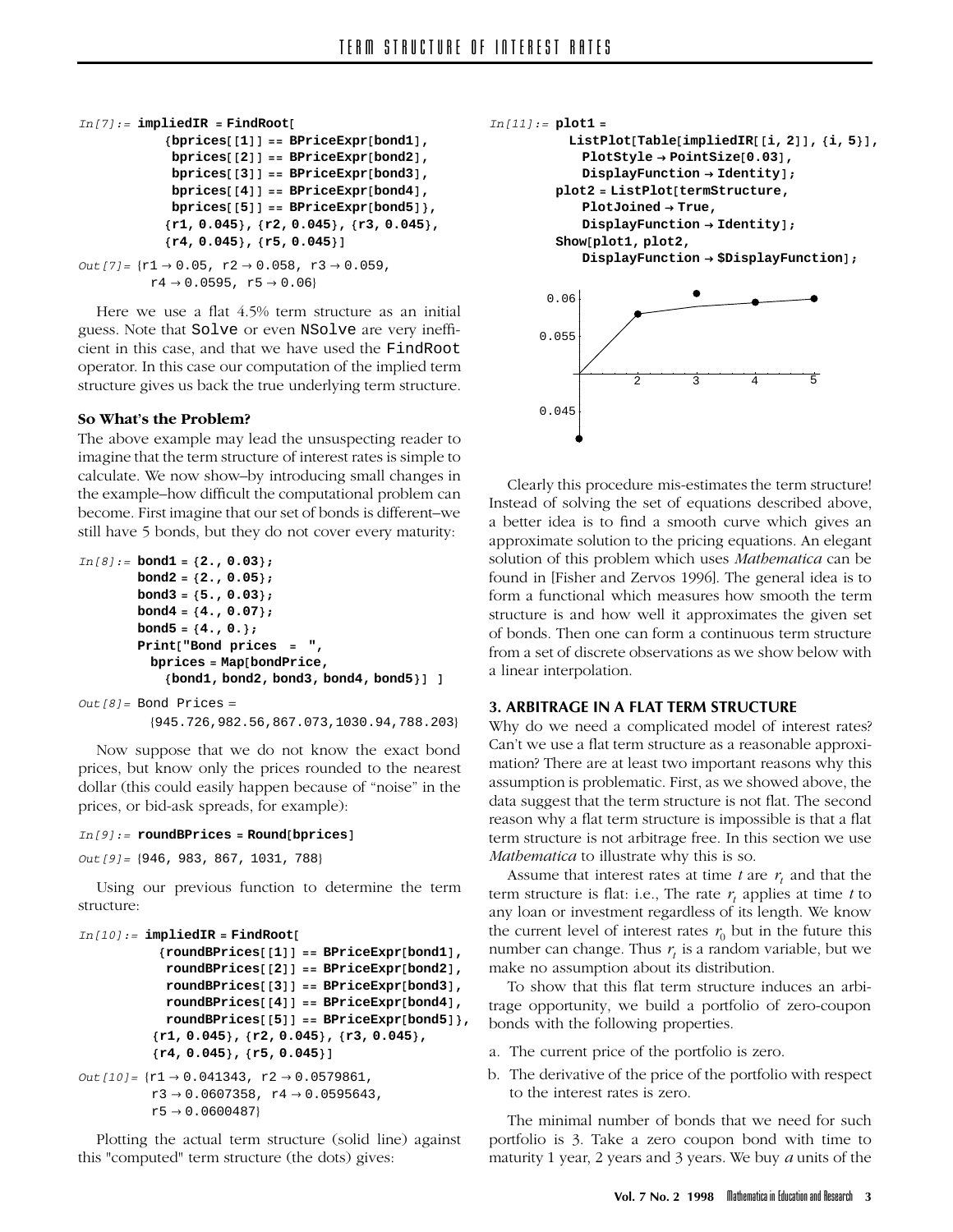first one, sell *b* units of the second one and buy *c* units of the third one. Then the price of the portfolio is:

$$
a e^{-r} - b e^{-2r} + c e^{-3r}
$$

Its derivative with respect to the interest rates is:

$$
a e^{-r} - 2 b e^{-2r} + 3 c e^{-3r}
$$

We can solve these two equations using *Mathematica*. Below we illustrate the solution for the case where  $a = 1$ and  $r(0) = 10\%$ :

$$
In[12]:= portfolio = Solve[\{\n a Exp[-r] - b Exp[-2r] - c Exp[-3r] == 0,\n - Exp[-r] -\n 2b Exp[-2r] - 3 c Exp[-3r] == 0\},\n \{b, c\}]/\n \{a \rightarrow 1, r \rightarrow 0.1\}
$$
\n
$$
Out[12] = \{b \rightarrow 2.21034, c \rightarrow 1.2214\}
$$

This is a zero investment portfolio. When interest rates change, the price of this portfolio changes as well. However there is no linear term in this change (since the requirement was that this derivative vanishes). If the second derivative is different from zero (either positive or negative) we have found an arbitrage portfolio, since this means that the price of the portfolio when interest rates become  $r<sub>t</sub>$  is either positive or negative for all values of *r* close to  $r_0$ . In fact one can even prove that this is an arbitrage in big and not only in a small neighborhood. Draw the payoff of this portfolio at time *t* as a function of interest rates  $r_t$ :

$$
In[13]:= Plot[Exp[-r] -
$$
  
\n
$$
b Exp[-2r] + c Exp[-3r] / . portfolio,
$$
  
\n
$$
\{r, 0.05, 0.15\}];
$$



The final payoff is never negative, and it is positive for all values of *r* different from the current level of interest rates. This is an obvious arbitrage.

However, do not throw away the flat term-structure model immediately. Looking at the vertical axis of the above graph, we note that the values there (i.e., the arbitrage profits) are very small. This means that even very small transaction costs will destroy this arbitrage. In fact what happens is that for long-term investment interest rates are almost flat. Only the short-term part of the termstructure can be significantly different from a flat term structure.

## **4. MODERN TERM STRUCTURE THEORY**

Modern term structure theory falls into two broad classes: **Equilibrium models of the term structure** derive the term structure in models with consumer maximization and occasionally production functions. The most famous example is [Cox-Ingersoll-Ross 1985]: Their model has logarithmic utility functions for consumers and linear production functions. Another example is [Benninga-Protopapadakis 1986]: They show that if consumers maximize concave utility functions and if production functions are weakly concave, then the real term structure will be upward sloping. An important property of economic term structure models is that any equilibrium term structure must ultimately be flat (see [Benninga and Wiener 1996]).

**Non-equilibrium models of the term structure.** This is the fashion in finance today. The idea is to write a plausible mathematical description of the term structure which is numerically tractable. The models covered in this series of papers are of this nature.

## **Some general facts about bonds**

Suppose we denote by *P(r,t,s)* the price at time *t* of a pure discount bond maturing at time *s,s > t*. Then the *yield to maturity*  $R(r, t, T)$  is the internal rate of return at time t on a bond maturing at time  $t + T$ . Since

$$
P(r, t, t + T) = \exp[-R(r, t, T)T],
$$

it follows that

$$
R(r, t, T) = -\frac{1}{T}\log P(r, t, t + T).
$$

The *integral of the forward rates* gives the yield to maturity:

$$
R(r, t, T) = \frac{1}{T} \int_{t}^{t+T} F(r, t, s) \, \mathrm{d}s.
$$

The justification for this notation is that, when interest is continously compounded—so that we exponentiate to get future values—the sum of the forward rates gives the future value. You can see this by taking a discrete example: If  $r_{0,1}$  is the interest rate from time *0* to *1*,  $r_{1,2}$  is the forward rate from time 1 to 2, and so on, then the future value of one dollar invested today for one period and rolled over each period has future value  $e^{r_{0,1}+r_{1,2}+\cdots+r_{n-1,n}}$ . Taking the logarithm and dividing by the time period gives the above integral equation. It follows that the forward rate can also be written as:

$$
F(r, t, s) = -\frac{\partial}{\partial s} \log P(r, t, s).
$$

The structure of many bond pricing models is similar. We often start off by assuming that interest rates follow a diffusion process:

$$
dr = \mu(r, t)dt + \sigma(r, t)dB.
$$

where *B* is a Wiener process. Given this assumption, a *pure discount bond price* is a function of the current interest rate *r*, the current time *t*, and the maturity *T* of the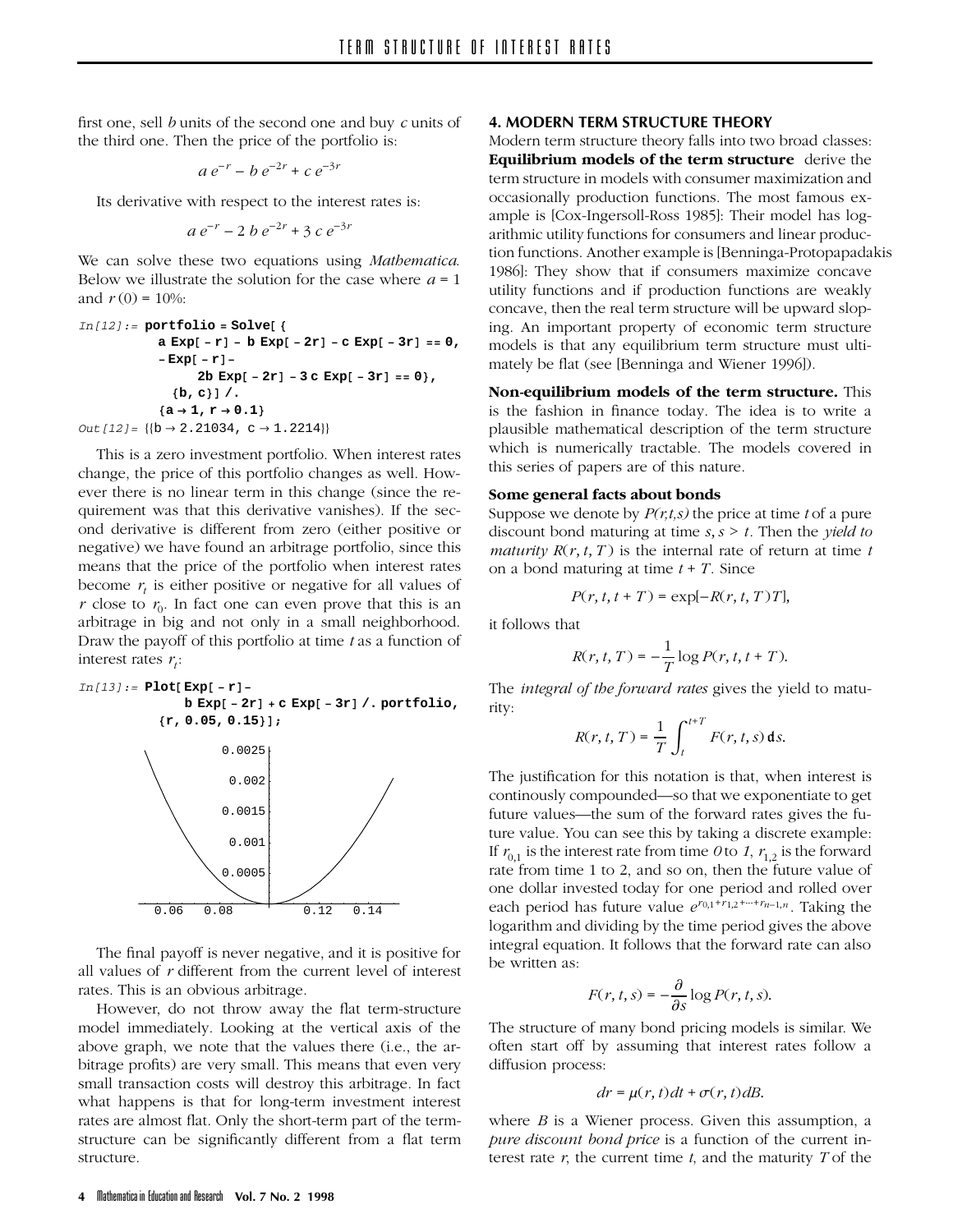bond. Denoting this function by *P(r,t,T)*, we have, by Ito's lemma:

$$
dP = \frac{\partial P}{\partial r}dr + \frac{\partial P}{\partial t}dt + \frac{\sigma^2}{2}\frac{\partial^2 P}{\partial r^2}dt
$$

Substituting in for *dr*, we can write this equation as:

$$
dP = P_r[\mu dt + \sigma dB] + P_t dt + \frac{\sigma^2}{2} P_{rr} dt
$$

$$
= \left(\mu P_r + P_t + \frac{\sigma^2}{2} P_{rr}\right) dt + \sigma P_r dB
$$

where subscripts indicate the appropriate derivatives. Dividing by *dt* and taking the expectation of *dP/dt* gives:

$$
E\left(\frac{dP}{dt}\right) = \mu P_r + P_t + \frac{\sigma^2}{2} P_r
$$

At this point the models make use of an equilibrium pricing model to postulate that  $E[dP/dt]$  must be equal to the bond price P times the current risk-free rate *r* "grossedup" by a risk premium. Denoting this risk premium by  $\lambda$ , we get

or

$$
E\left(\frac{dP}{dt}\right) = r(1+\lambda)P = \mu P_r + P_t + \frac{\sigma^2}{2}P_n
$$

$$
0 = \mu P_r + P_t + \frac{\sigma^2}{2}P_{rr} - r(1+\lambda)P.
$$

The usual procedure to pricing the risk premium is to use a result from Merton (1971, 1973). In Merton's papers it is shown that in a continuous-time CAPM framework, the ratio of each asset's risk premium to its standard deviation is constant when the utility function of the representative investor is logarithmic:

$$
\frac{E[R_i] - r}{\sigma_{R_i}} = \frac{\lambda}{\sigma_{R_i}} = k
$$

where  $\mathbb{E}[R_i]$  is the expected return on asset *i*, and  $\sigma_{R_i}$  is asset *i*'s standard deviation of returns. For a pure discount bond the instantaneous return is given by

$$
E[R_i] = \frac{P + dP}{P} = 1 + \frac{dP}{P}
$$

By Ito's lemma the standard deviation of the rate of return on the bond is given by:

$$
\sigma_{Rp} = \frac{r\sigma(r,t)}{P}P_r
$$

It thus follows that

$$
\lambda = kr_{Rp} = \frac{kr\sigma(r, t)}{P}P_r
$$

The basic equation for our model thus becomes:

$$
0 = \mu P_r + P_t + \frac{\sigma^2}{2} P_{rr} - r(1+\lambda)P
$$

or

$$
0 = \mu P_r + P_t + \frac{\sigma^2}{2} P_{rr} - rP - kr\sigma(r, t)P_r
$$
 (\*)

The trick in the bond models now becomes finding a solution to this differential equation! Another way of saying this is that in bond option pricing models might be that we have to try to find a believable, yet solvable, diffusion process for the interest rate.

There are several aspects of bond models which make them different from the other stochastic models in finance (e.g., the option pricing models):

- **1.** The basic differential equation to be solved (\*) depends on an equilibrium pricing model. In option pricing models, this is not so. The usual assumption about this equilibrium pricing model is that there is a single representative consumer with logarithmic preferences. This aspect of bond models is almost unavoidable, since a bond in these models is itself a risky asset in the model. We can thus only model the change in the bond's price by having recourse to the model itself.
- **2.** The stochastic process for the interest rate is itself problematic, and this for two reasons:
- **2.a.** In some of the models the stochastic process postulated for the interest rate allows the rate to become negative. If we are discussing a real interest rate (and hence trying to price real bonds), this is not, in itself, a problem, since we know that real interest rates can be negative. However, if we are trying to price nominal bonds, it is an improbable assumption. The CIR model gets around this problem by postulating an interest rate process which *cannot* become negative.
- **2.b.** The equilibrium process which gives rise to the interest rate is unclear. In general equilibrium, interest rates arise out of marginal rates of productivity. In order to fully specify an interest rate process, therefore, we must show what the equilibrium technologies look like on the margin. The only model which fully solves this problem is, again, [CIR 1985]. They show a production process which gives rise to their diffusion process for interest rates.

In the following sections, we discuss two specific models and show their results. In our next article we will discuss the discrete term structure models of Black-Derman-Toy and Black-Karazinksi.

## **5. VASICEK'S MODEL**

This is one of the most widely-used models for the pricing of bonds. [Vasicek 1977] uses the Ornstein-Uhlenbeck process for the spot interest rate *r*:

$$
dr = \alpha(\gamma - r)dt + \sigma dB
$$

Here  $\gamma$  is the long-term mean spot interest rate,  $\alpha$  is the "pressure" to revert to the mean  $\alpha > 0$ , and  $\sigma$  is the instantaneous standard deviation. The Vasicek model solves for present value factors  $v(t, s, r)$ . By  $v(t, s, r)$  we denote the present value at time  $t$  of \$1 paid at time  $s > t$  when the current spot interest rate is *r*.

Our basic equation now becomes:

$$
0 = \alpha(\gamma - r)P_r + P_t + \frac{\sigma^2}{2}P_{rr} - rP - kr\sigma P_r
$$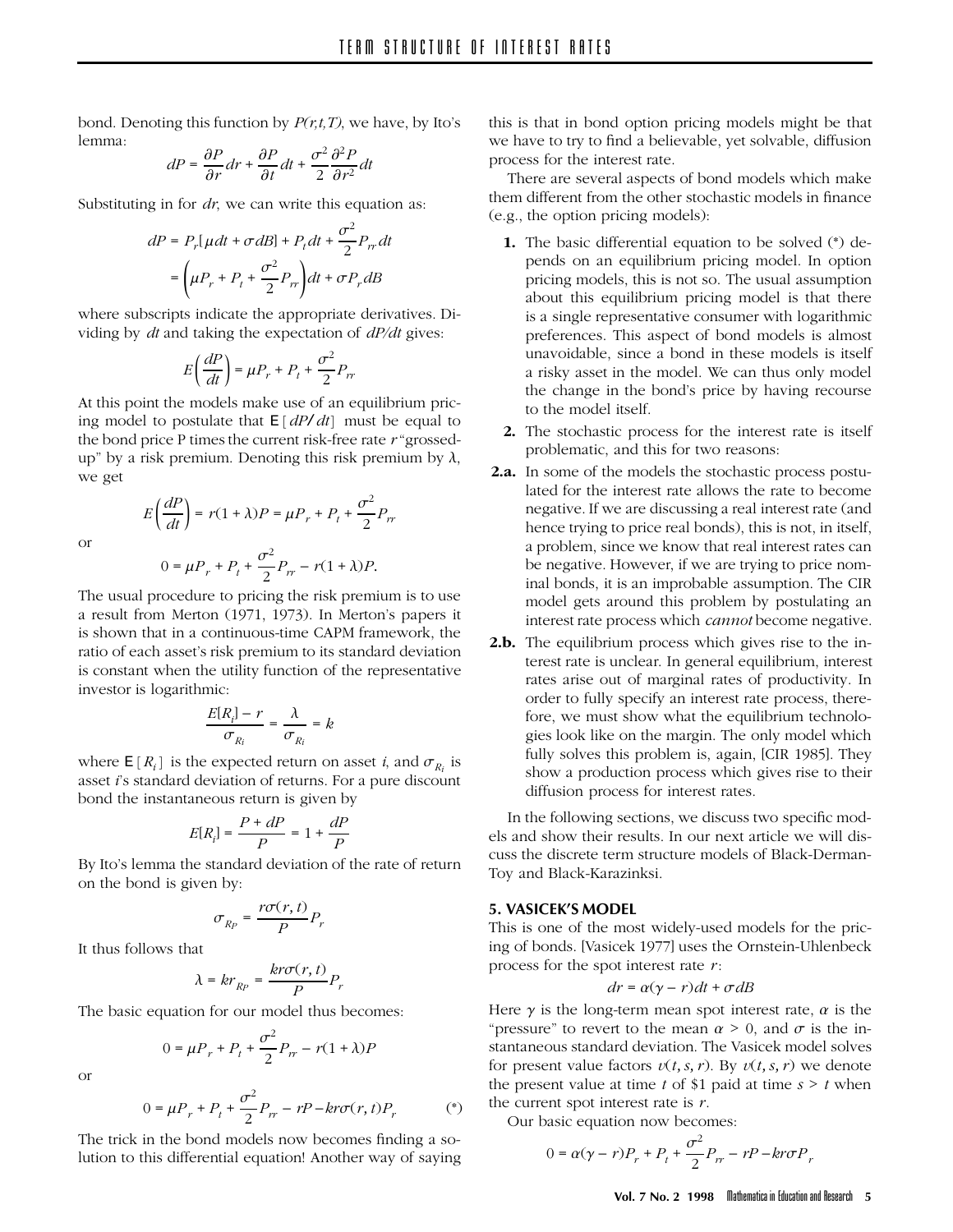This partial differential equation can be solved

$$
P(r, t, T) = \exp\left[\frac{1}{\alpha}(1 - E^{-\alpha(T-t)})(R(\infty) - r) -
$$

$$
(T - t)R(\infty) - \frac{\sigma^2}{4\alpha^3}(1 - \text{Exp}[-\alpha(T - t)])^2\right]
$$

where  $R(\infty) = \gamma + \frac{\sigma q}{\alpha} - \frac{\sigma^2}{2\alpha^2}$  is the yield of a zero coupon bond of infinite maturity  $R(\infty) = \lim_{T \to \infty} -\frac{\log P(t,T)}{T}$  and *q* is the Sharpe ratio – a general market price of risk measured as a ratio of excess return to the standard deviation.

### **Simulating the Vasicek Model**

The Vasicek model is a *one-factor* model: All rates ultimately depend on the shortest-term interest rate, which we call the *spot interest rate* (or simply the *spot rate*) and denote by *r*. To simulate this rate we discretize the basic Vasicek equation by considering changes in the interest rate over a short period  $\Delta t$ :

$$
\Delta r = \alpha(\gamma - r)\Delta t + \sigma Z \sqrt{\Delta t}
$$

Note that—as opposed to stock price models, which are multiplicative—term structure models are *additive*. This means that if  $r<sub>i</sub>$  is the spot rate at time  $t<sub>i</sub>$ , then the spot rate at time  $t + \Delta t$  is given by

$$
r_{t+\Delta} = r_t + \Delta r = r_t + \alpha(\gamma - r)\Delta t + \sigma Z \sqrt{\Delta t}
$$

We start off by simulating the short-term interest rate process:

```
In[14]:= Needs[Statistics'NormalDistribution']
         Clear[
          nor, deltaR, shortTermR, α, σ, r]
         nor[mu , sigma ] :=
           Random[NormalDistribution[mu, σ]];
         deltaR[
           alpha , gamma , r , sigma , deltaT ] :=
           α ∗ (γ − r) ∗ deltaT+
           σ ∗ nor[0, 1] ∗ Sqrt[deltaT]
         shortTermR[
           alpha , gamma , r , sigma , deltaT ] := r+
           deltaR[α, γ, r, σ, deltaT]
```
Set  $\alpha$  = 3%,  $\gamma$  = 4%,  $\sigma$  = 0.12,  $\delta_t$  = 0.0001. This means that the time step is about 1 hour and that  $r_{today} = 3\%$ . We now simulate 300 steps.

```
In[15]:= SeedRandom[2]
         tt = NestList[shortTermR[0.03,
               0.04, #, 0.12, 0.0001] & , 0.03, 300];
         ListPlot[tt, PlotJoined → True,
           PlotLabel → "Vasicek Simulation"];
       0.025
        0.03
       0.035
        0.04
                    Vasicek Simulation
```
50 100 150 200 200 250 300

Running this simulation for 3000 time steps, we observe one of the most problematic points of the Vasicekmodel the spot interest rates can become negative.

```
In[16]:= SeedRandom[2]
```

```
tt = NestList[
 shortTermR[0.03, 0.04, #, 0.12, 0.0001] & ,
  0.03, 3000];
ListPlot[tt, PlotJoined → True,
```

```
PlotLabel → "Vasicek Simulation"];
```


Thus, starting from a current interest rate of 3%, with  $\sigma$  = 0.12, and the long-run spot rate of 4%, we get many negative interest rates. Furthermore, the Vasicek process can lead to *negative expected interest rates*. To see this, look at the conditional expectation and variance of the Ornstein-Uhlenbeck process:

$$
E_t r(T) = \gamma + (r(t) - \gamma)e^{-\alpha(T-t)}
$$

$$
Var_t r(T) = \frac{\sigma^2}{2\alpha} (1 - e^{-\alpha(T-t)})
$$

It is not difficult to see that for  $r(t) < 0$ ,  $E_r r(T)$  can be negative. This is an undesirable property. Note that negative interest rates are not necessarily inconceivable. If we are modeling a *real* term structure model–real interest rates being the after-inflation return on a bond–then negative interest rates may be perfectly normal; indeed, real interest rates are often negative. It is more unlikely that *nominal* interest rates–the quoted interest rates on a bond–are negative.

# **The Shapes of the Term Structure in the Vasicek Model**

Recall that in the Vasicek model the spot rate defines the whole term structure. Suppose that the spot interest rate today is *r*. Then the price of a pure-discount bond is given by the expression  $P(r,t,T)$  defined above when  $t = 0$ :

$$
P(r, 0, T) = \exp\left[\frac{1}{\alpha}(1 - E^{-\alpha T})(R(\infty) - r) - \right]
$$

$$
-\text{TR}(\infty) - \frac{\sigma^2}{4\alpha^3}(1 - \text{Exp}[-\alpha T])^2\right].
$$

This means that the interest rate  $r_t$  is given by  $Log[P(r,$ 0, T)/T]. Thus the Vasicek model enables us to plot the whole shape of the term structure. Here is an example: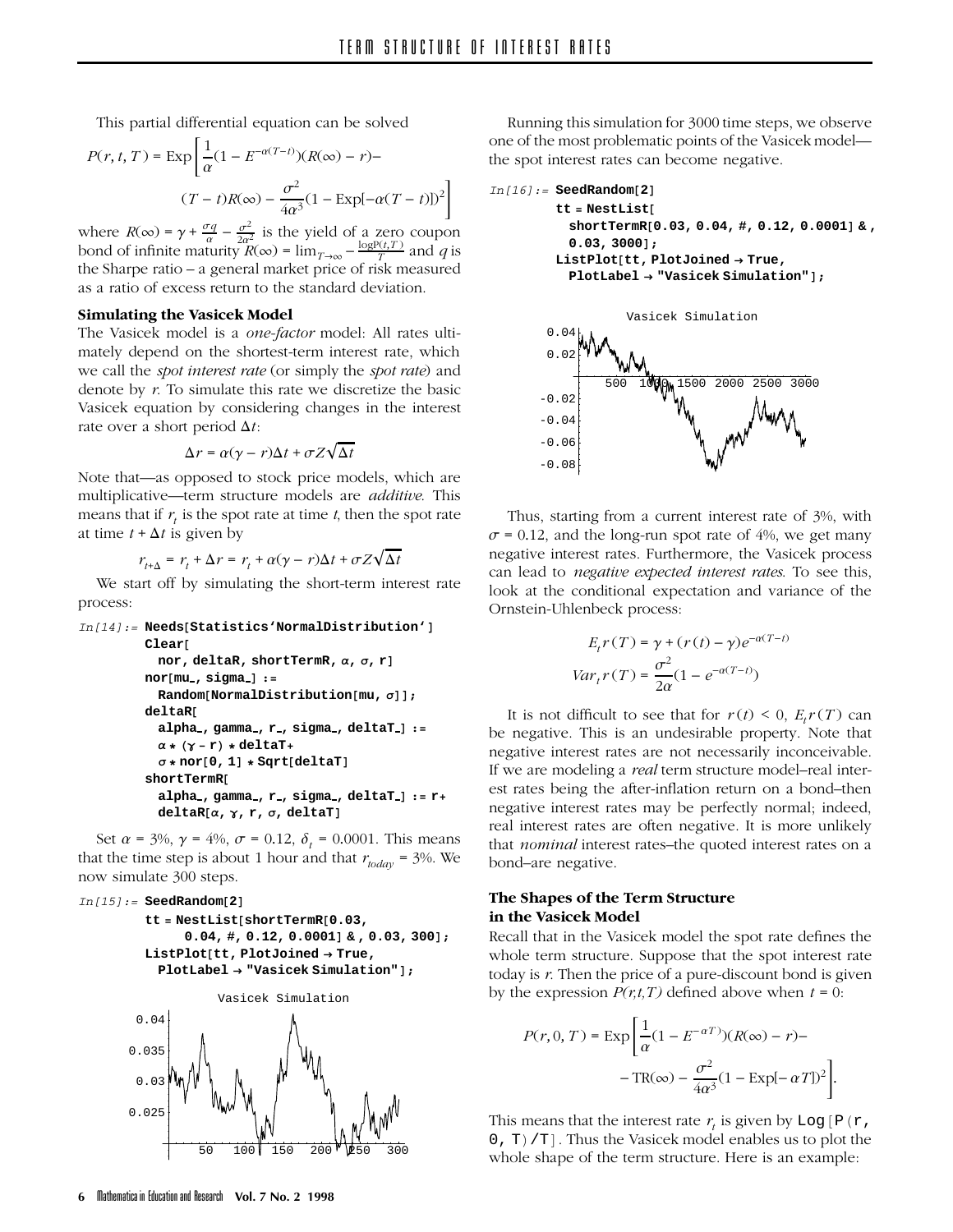```
In[17]:= Clear[P, pureDiscountRate, γ, σ, λ, α]
          γ = 0.06;
          σ = 0.02;
         λ = 0.667;
         \alpha = 1;
         RInf =γ+σ∗λ/α−
             σˆ2/(2 ∗ αˆ2);
         P[r , t , T ] :=
             Exp(1/\alpha (1 - \text{Exp}[-\alpha (T - t)])(\text{RInf} - r))−(T − t)RInf − (σˆ2/r ∗ αˆ3)∗
            (1 − Exp[ − α(T − t)])ˆ2] // N;
         pureDiscountRate[r , T ] :=
           If[T == 0, r, − Log[P[r, 0, T]]/T]
         Plot[pureDiscountRate[0.03, T],
              {T, 0, 10}];
                   2 4 6 8 10
       0.04
       0.05
       0.06
       0.07
```
If we start with *r* above the long-run rate, the termstructure will be downward sloping:

### *In[18]:=* **Plot[pureDiscountRate[0.1, T], {T, 0, 10}];**



The Vasicek model can also produce humped term structures:

# *In[19]:=* **γ = 0.12; σ = 0.08;**

**Plot[pureDiscountRate[0.1, T], {T, 0, 10}];**



### **Pricing Bonds with Vasicek Model**

Given the term structure of interest rates (fully described in this model by the spot rate) the pricing formula for bonds is straighforward. Bond prices are determined by summing the present value of the coupons and terminal value, discounting at the discount factors  $P(r, 0, T)$ . Thus, the value of a bond paying coupon  $c$  at time 1, 2, ...,  $M$ and having face value of 1 is given by the function:

$$
In [20]:= \text{bondPrice}[c_-, r_-, M_]:=\n \text{Sum}[P[r, 0, t] * c, \{t, 1, M\}] + P[r, 0, M]
$$

It is often convenient to consider continuously paid out coupons, in which case the above formula becomes:

$$
In [21]:= \text{bondPrice}[c_-, r_-, M_]:=\newline \text{Integrate}[P[r, 0, t] * c, \{t, 0, M\}] + P[r, 0, M]
$$

A European option on a bond can also be priced analytically with the Vasicek term structure model. The derivation of the option pricing formula and some applications can be found in [Jamshidian 1989].

# **6. THE COX-INGERSOLL-ROSS TERM STRUCTURE MODEL**

CIR consider an interest rate process of the type:

$$
dr = \alpha(\gamma - r)dt + \sigma\sqrt{r}dB
$$

where  $\alpha > 0$ ,  $\gamma$  = long-run mean interest rate,  $r$  = current interest rate. Consider a pure discount, default-free bond which promises to pay one unit at time  $T$ . We denote the price of this bond at time  $0 < t < T$  by  $P(r, t, T)$ . It follows from Ito's formula that

$$
dP=\frac{\partial P}{\partial r}dr+\frac{\partial P}{\partial t}dt+\frac{r\sigma^2}{2}\frac{\partial^2 P}{\partial r^2}dt
$$

Substituting for *dr* gives

$$
dP = \frac{\partial P}{\partial r} \Big( \alpha(\gamma - r) dt + \sigma \sqrt{r} dB \Big) + \frac{\partial P}{\partial t} dt + \frac{r \sigma^2}{2} \frac{\partial^2 P}{\partial r^2} dt
$$

Dividing by *dt* and taking expectations gives

$$
E\left[\frac{dP}{dt}\right] = \alpha(\gamma - r)\frac{\partial P}{\partial r} + \frac{\partial P}{\partial t} + \frac{r\sigma^2}{2}\frac{\partial^2 P}{\partial r^2}
$$

Now the right-hand side, representing the expected rate of return on the bond over a small instant of time, is proportional to the risk-free interest rate and to a riskadjusted interest elasticity of the bond. Denoting by *k* the covariance of the changes in the interest rate with the market portfolio, we find that:

$$
E\left[\frac{dP}{dt}\right] = rP(1 + kP_r P).
$$

Thus the basic differential equation for the bond price in the CIR model is given by:

$$
rP(1+kP_rP)=\alpha(\gamma-r)\frac{\partial P}{\partial r}+\frac{\partial P}{\partial t}+\frac{r\sigma^2}{2}\frac{\partial^2 P}{\partial r^2}
$$

It can be shown that a solution to this equation is given by

$$
P(r, t, T) = A(t, T)e^{-B(t, T)r}
$$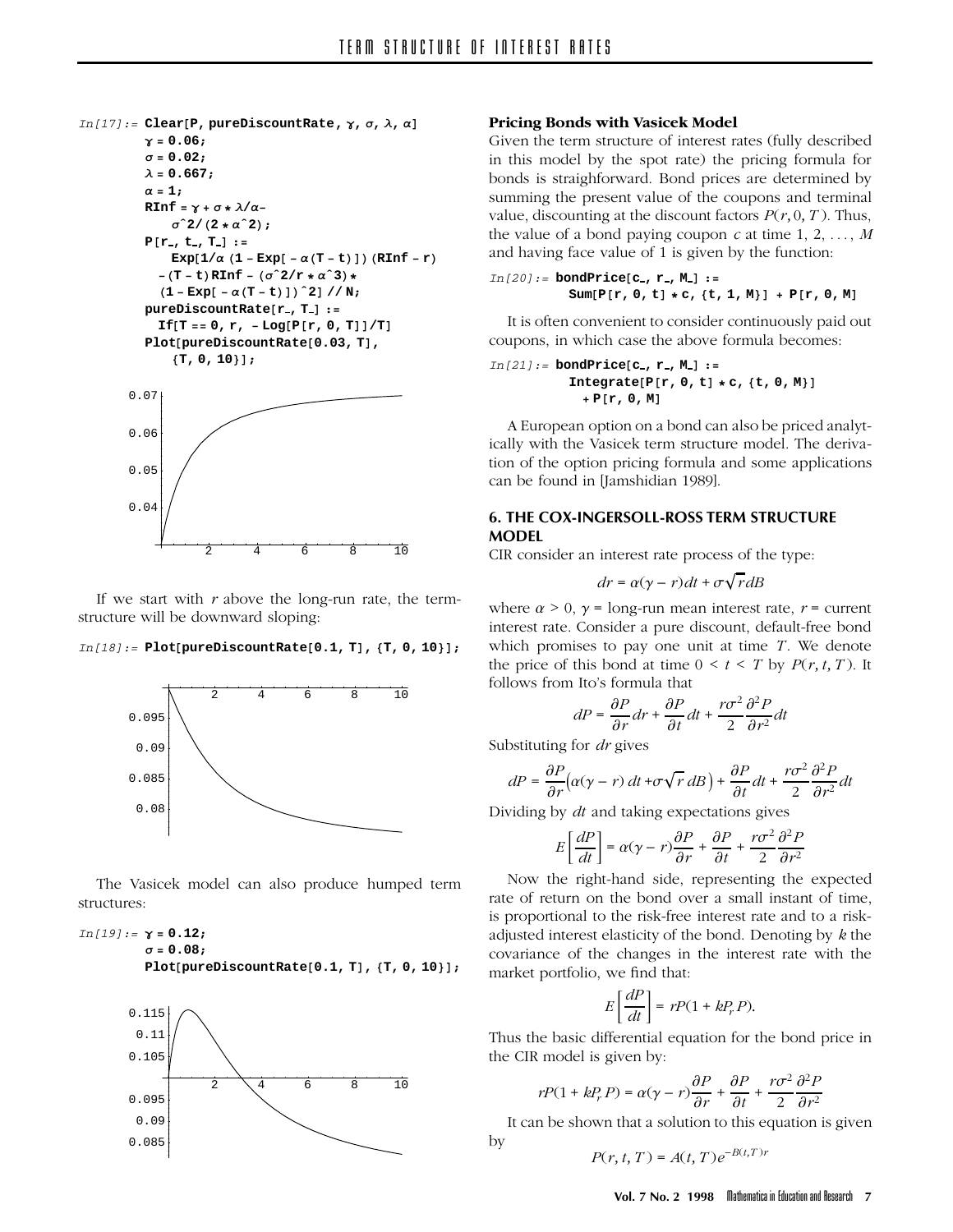where

$$
A(t, T) = \left[\frac{2\eta e^{(\alpha+\eta)(T-t)/2}}{(\alpha+\eta)(e^{\eta(T-t)}-1)+2\eta}\right]^{2\alpha\gamma/\sigma^2}
$$

*B*(*t*, *T*) =  $\frac{2(e^{\eta(T-t)} - 1)}{(\alpha + \eta)(e^{\eta(T-t)} - 1) + 2\eta}$ 

and

$$
\eta=\sqrt{\alpha^2+2\sigma^2}
$$

It follows that in this model the bond prices are lognormally distributed with parameters

$$
\frac{dP}{P} = \mu(r, t) dt + \sigma(r, t) dB
$$

where

$$
\mu(r, t) = r(1 - kB(t, T)), \quad \sigma(r, t) = -B(r, T)\sigma\sqrt{r}
$$

As the time to maturity lengthens, the yield to maturity in the CIR model approaches

$$
R(r, t, \infty) = \frac{2\alpha\gamma}{\alpha + k + \psi}
$$

where *k* is the market price of risk and

$$
\psi=\sqrt{(\alpha+k)^2+2\sigma^2}
$$

The CIR models term structures that are usually upward or downward sloping, although it, can, within narrow limits, produce "humped" term structures. Here are some examples:

```
In[22]:= Clear[A, B, P, pureDiscountRate,
```

```
α, γ, σ, λ];
A[alpha , gamma , sigma , t , T ] :=
    Module[ {\eta = Sqrt[\alpha^2 + \sigma^2] },
  ((2 ∗η∗( Exp[(α + η) ∗ (T − t)/2]))
  /((α + η)∗
       (\text{Exp}[\eta * (\text{T} - \text{t})] - 1) + 2 * \eta)(2 ∗α∗γ/σˆ2)
  ];
B[alpha , gamma , sigma , t , T ] :=
    Module[{η = Sqrt[α^2 + σ^2]},
  ((2 ∗ ( Exp[η ∗ (T − t)] − 1))
    /((α + η)∗
       ( Exp[η ∗ (T − t)] − 1) + 2 ∗ η))ˆ
    (2 ∗α∗γ/σˆ2)
  ];
P[r , t , T , alpha , gamma , sigma ] :=
  A[α, γ, σ, t, T]∗
    Exp[ − B[α, γ, σ, t, T] ∗ r];
pureDiscountRate[
  r , T , alpha , gamma , sigma ] :=
  If[T == 0, r,
    − Log[P[r, 0, T, α, γ, σ]]/T];
```
**Plot[pureDiscountRate[ 0.12, T, 1, 0.08, 0.05], {T, 0, 10}, PlotLabel → "CIR Term Structure", AxesLabel → {"maturity", ""}];**



# **Simulating the CIR spot interest rate process**

We can repeat the simulation we performed above for Vasicek, simulating the CIR short-term interest rate process:

```
In[23]:= ( ∗ the model is CIR :
             dr = α ∗ (γ − r) ∗ dt + σ Sqrt[r] ∗ dz
             γ is the long − run interest rate;
             r is the current rate ∗ )
         Clear[deltaR, shortTermR, α, γ, σ];
         deltaR[
           alpha , gamma , r , sigma , deltaT ] :=
           α ∗ (γ − r) ∗ deltaT+
             σ ∗ nor[0, 1] ∗ Sqrt[deltaT] ∗ Sqrt[r];
         shortTermR[
           alpha , gamma , r , sigma , deltaT ] :=
             r + deltaR[α, γ, r, σ, deltaT];
         SeedRandom[3];
         lst = NestList[shortTermR[1, 0.04,
               #, 0.02, 0.08333] & , 0.04, 300];
         ListPlot[lst, PlotJoined → True];
```


Compare the graph for the Vasicek and the CIR simulation: Both were produced with the same series of random normal deviates. Whereas the Vasicek can produce negative interest rates, the CIR cannot. Here's a repeat of our simulation—which produced negative interest rates with Vasicek—for the CIR model:

```
In[24]:= SeedRandom[2];
         lst = NestList[shortTermR[0.03,
              0.04, #, 0.12, 0.004] & , 0.03, 300];
         ListPlot[lst, PlotJoined → True,
          PlotLabel → CIRSimulation];
```